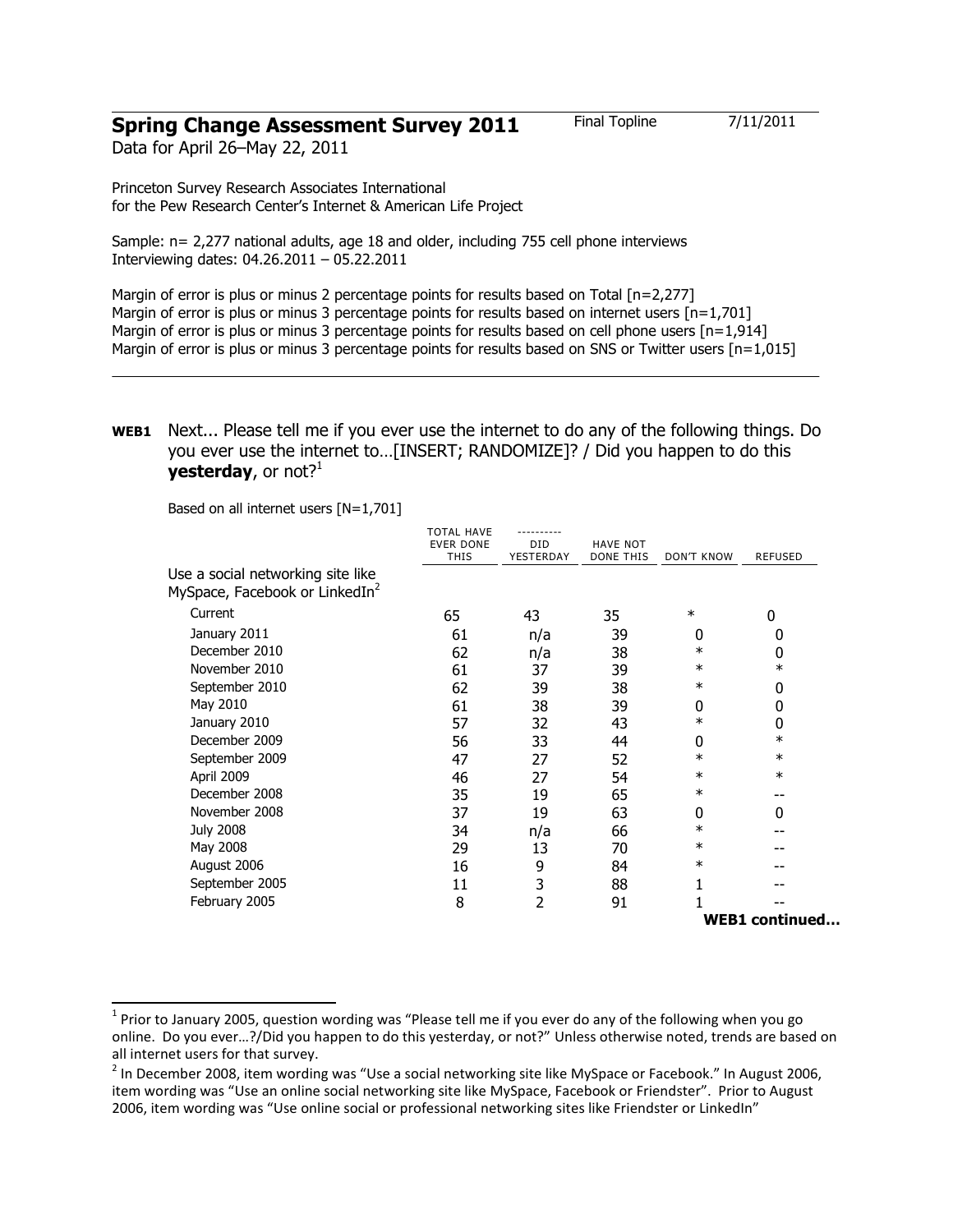#### **WEB1 continued…**

**WEB1** Next... Please tell me if you ever use the internet to do any of the following things. Do you ever use the internet to…[INSERT; RANDOMIZE]? / Did you happen to do this **yesterday**, or not?<sup>3</sup>

Based on Form A internet users [N=855]

|                                                                 | <b>TOTAL HAVE</b><br><b>EVER DONE</b><br>THIS | ----------<br><b>DID</b><br>YESTERDAY | <b>HAVE NOT</b><br><b>DONE THIS</b> | <b>DON'T KNOW</b> | <b>REFUSED</b> |
|-----------------------------------------------------------------|-----------------------------------------------|---------------------------------------|-------------------------------------|-------------------|----------------|
| Buy a product online, such as books,<br>music, toys or clothing |                                               |                                       |                                     |                   |                |
| Current                                                         | 71                                            | 6                                     | 29                                  | $\ast$            | 0              |
| May 2010                                                        | 66                                            | 8                                     | 34                                  | 0                 | 0              |
| April 2009 <sup>4</sup>                                         | 75                                            | 8                                     | 25                                  | 0                 | 0              |
| December 2007 <sup>5</sup>                                      | 71                                            | 7                                     | 29                                  | 0                 |                |
| Sept 2007                                                       | 66                                            | 6                                     | 34                                  | $\ast$            |                |
| August 2006                                                     | 71                                            | 6                                     | 29                                  | $\Omega$          |                |
| June 2005                                                       | 67                                            | n/a                                   | 33                                  | $\ast$            |                |
| November 23-30, 2004                                            | 67                                            | 6                                     | 33                                  | 0                 |                |
| Feb 2004                                                        | 65                                            | 3                                     | 35                                  | $\mathbf{0}$      |                |
| May 2003                                                        | 62                                            | 5                                     | 38                                  | 0                 |                |
| March 20-25, 2003                                               | 61                                            | 4                                     | 39                                  | $\ast$            |                |
| March 12-19, 2003                                               | 60                                            | 3                                     | 40                                  | 0                 |                |
| March 3-11, 2003                                                | 57                                            | 5                                     | 43                                  | $\mathbf 0$       |                |
| Do any banking online                                           |                                               |                                       |                                     |                   |                |
| Current                                                         | 61                                            | 24                                    | 39                                  | 0                 | $\ast$         |
| May 2010                                                        | 58                                            | 26                                    | 42                                  | 0                 | $\ast$         |
| April 2009                                                      | 57                                            | 24                                    | 43                                  | $\ast$            | $\ast$         |
| December 2008                                                   | 55                                            | 19                                    | 45                                  | $\ast$            |                |
| September 2007                                                  | 53                                            | 21                                    | 47                                  | $\ast$            |                |
| February 2005                                                   | 41                                            | 12                                    | 58                                  | $\ast$            |                |
| January 2005                                                    | 44                                            | 15                                    | 56                                  | 0                 |                |
| November 23-30, 2004                                            | 44                                            | 11                                    | 55                                  | 1                 |                |
| October 2002                                                    | 30                                            | 7                                     | 70                                  | $\ast$            |                |
| Sept 2002                                                       | 32                                            | 10                                    | 68                                  | $\ast$            |                |
| <b>July 2002</b>                                                | 32                                            | 8                                     | 68                                  | $\ast$            |                |
| March/May 2002                                                  | 30                                            | 9                                     | 70                                  | $\ast$            |                |
| June 2000                                                       | 18                                            | 4                                     | 82                                  | $\ast$            | --             |

<sup>&</sup>lt;u>a</u><br><sup>3</sup> Prior to January 2005, question wording was "Please tell me if you ever do any of the following when you go online. Do you ever…?/Did you happen to do this yesterday, or not?" Unless otherwise noted, trends are based on all internet users for that survey.

 $^4$  In April 2009, item was asked only of Form A internet users [N=808].

 $^5$  In December 2007, item was asked only of landline internet users or Form 1 cell phone internet users [N=1,359].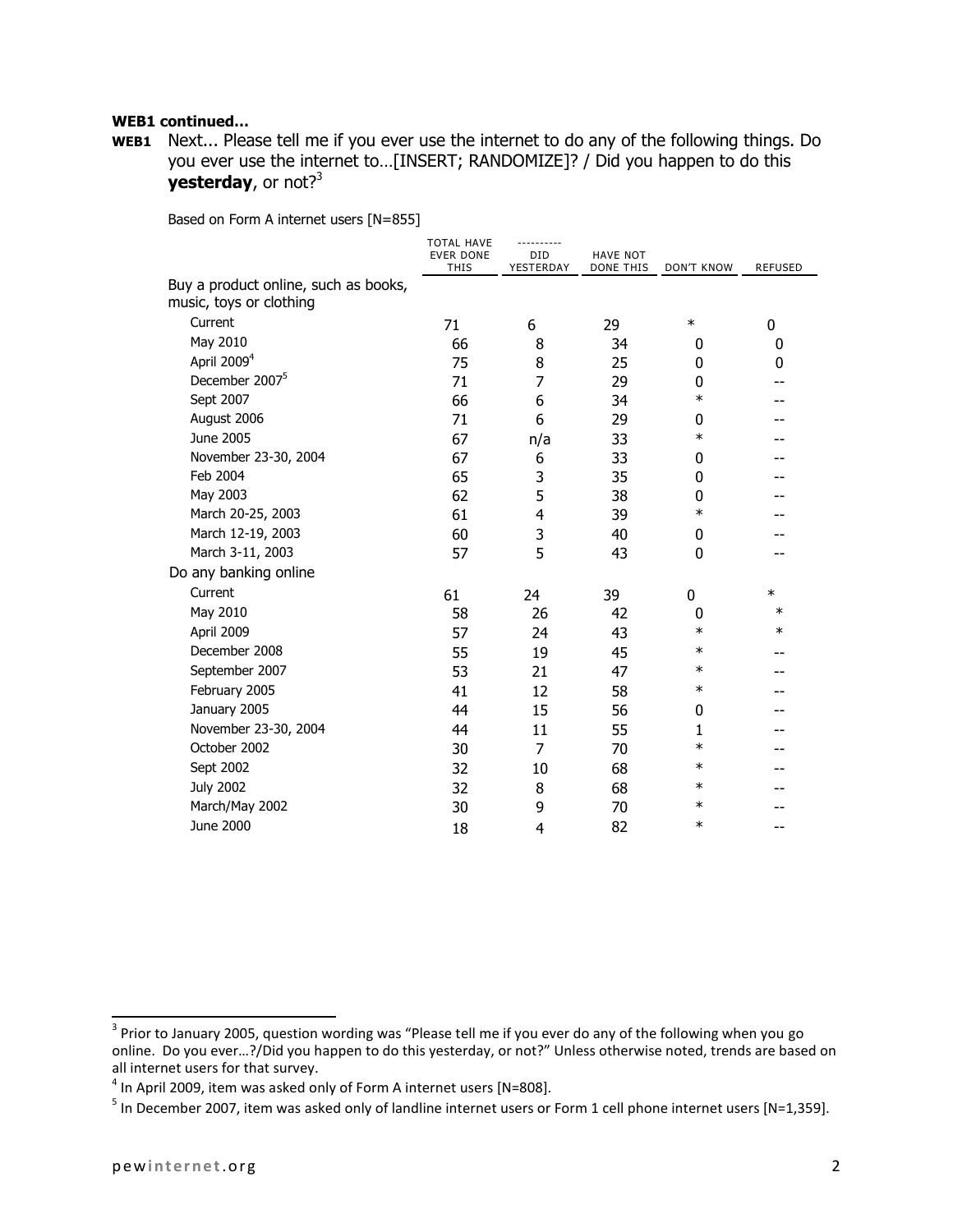**WEB1** Next... Please tell me if you ever use the internet to do any of the following things. Do you ever use the internet to…[INSERT; RANDOMIZE]? / Did you happen to do this **yesterday**, or not? $6$ 

Based on Form B internet users [N=846]

|                                                                        | <b>TOTAL HAVE</b><br><b>EVER DONE</b><br><b>THIS</b> | DID<br>YESTERDAY | <b>HAVE NOT</b><br><b>DONE THIS</b> | <b>DON'T KNOW</b> | <b>REFUSED</b> |
|------------------------------------------------------------------------|------------------------------------------------------|------------------|-------------------------------------|-------------------|----------------|
| Use an online search engine to help<br>you find information on the Web |                                                      |                  |                                     |                   |                |
| Current                                                                | 92                                                   | 59               | 8                                   | $\ast$            | 0              |
| May 2010                                                               | 87                                                   | 49               | 12                                  | $\ast$            | $\ast$         |
| April 2009 <sup>7</sup>                                                | 88                                                   | 50               | 12                                  | $\ast$            | 0              |
| May 2008                                                               | 89                                                   | 49               | 10                                  | $\ast$            |                |
| December 2006                                                          | 91                                                   | 41               | 9                                   |                   |                |
| August 2006                                                            | 88                                                   | 42               | 11                                  | $\ast$            |                |
| Dec 2005                                                               | 91                                                   | 38               | 9                                   |                   |                |
| September 2005                                                         | 90                                                   | 41               | 9                                   | $^\ast$           |                |
| June 2004                                                              | 84                                                   | 30               | 16                                  | $\ast$            |                |
| June 2003                                                              | 89                                                   | 31               | 10                                  | -1                |                |
| Jan 2002                                                               | 85                                                   | 29               | 14                                  |                   |                |
|                                                                        |                                                      |                  |                                     |                   |                |

entior to January 2005, question wording was "Please tell me if you ever do any of the following when you go<br><sup>6</sup> Prior to January 2005, question wording was "Please tell me if you ever do any of the following when you go online. Do you ever…?/Did you happen to do this yesterday, or not?" Unless otherwise noted, trends are based on all internet users for that survey.

 $^7$  In April 2009, item was asked only of Form B internet users [N=879].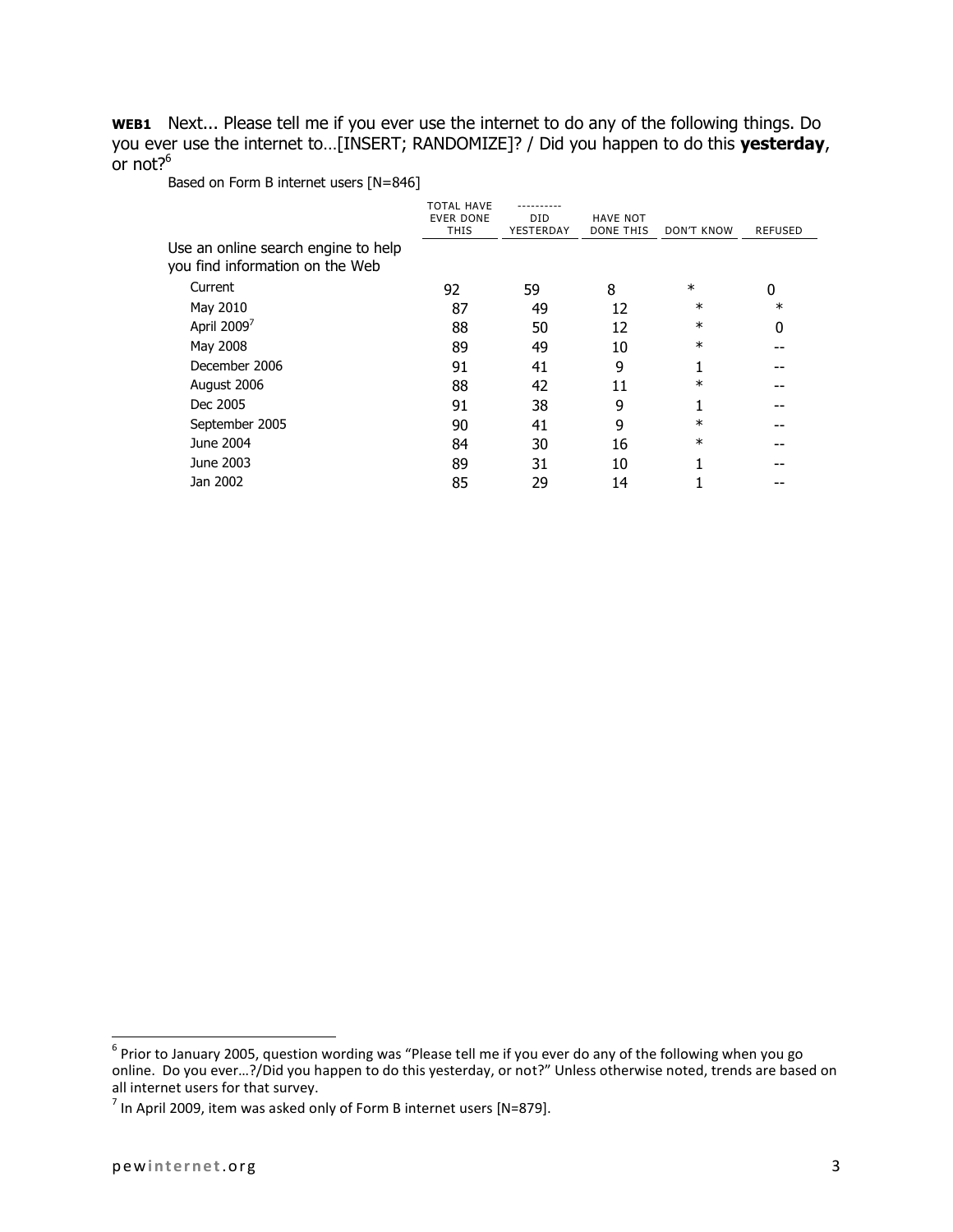**CELL4** Some phones are called "smartphones" because of certain features they have. Is your cell phone a smartphone or not, or are you not sure?

Based on cell phone users [N=1,914]

|   | <b>CURRENT</b> |                         |
|---|----------------|-------------------------|
| % | 33             | Yes, is a smartphone    |
|   | 53             | No, is not a smartphone |
|   | 14             | Not sure                |
|   | ж              | Refused                 |

**CELL5** Which of the following best describes the type of cell phone you have? Is it an iPhone, a Blackberry, an Android phone, a Windows phone, a Palm, or something else?

Based on cell phone users [N=1,914]

|   | <b>CURRENT</b> |                                         |
|---|----------------|-----------------------------------------|
| % | 10             | iPhone                                  |
|   | 10             | Blackberry                              |
|   | 15             | Android                                 |
|   | $\overline{2}$ | Windows phone                           |
|   | 2              | Palm                                    |
|   | 8              | Basic cell phone $-$ unspecified (VOL.) |
|   | 7              | Samsung $-$ unspecified (VOL.)          |
|   | 5              | $LG$ – unspecified (VOL.)               |
|   | 3              | Flip phone - unspecified (VOL.)         |
|   | 3              | Motorola - unspecified (VOL.)           |
|   | 2              | Nokia - unspecified (VOL.)              |
|   | 2              | Tracfone (VOL.)                         |
|   | 1              | Pantech - unspecified (VOL.)            |
|   | 16             | Something else (SPECIFY)                |
|   | 13             | Don't know                              |
|   | 1              | Refused                                 |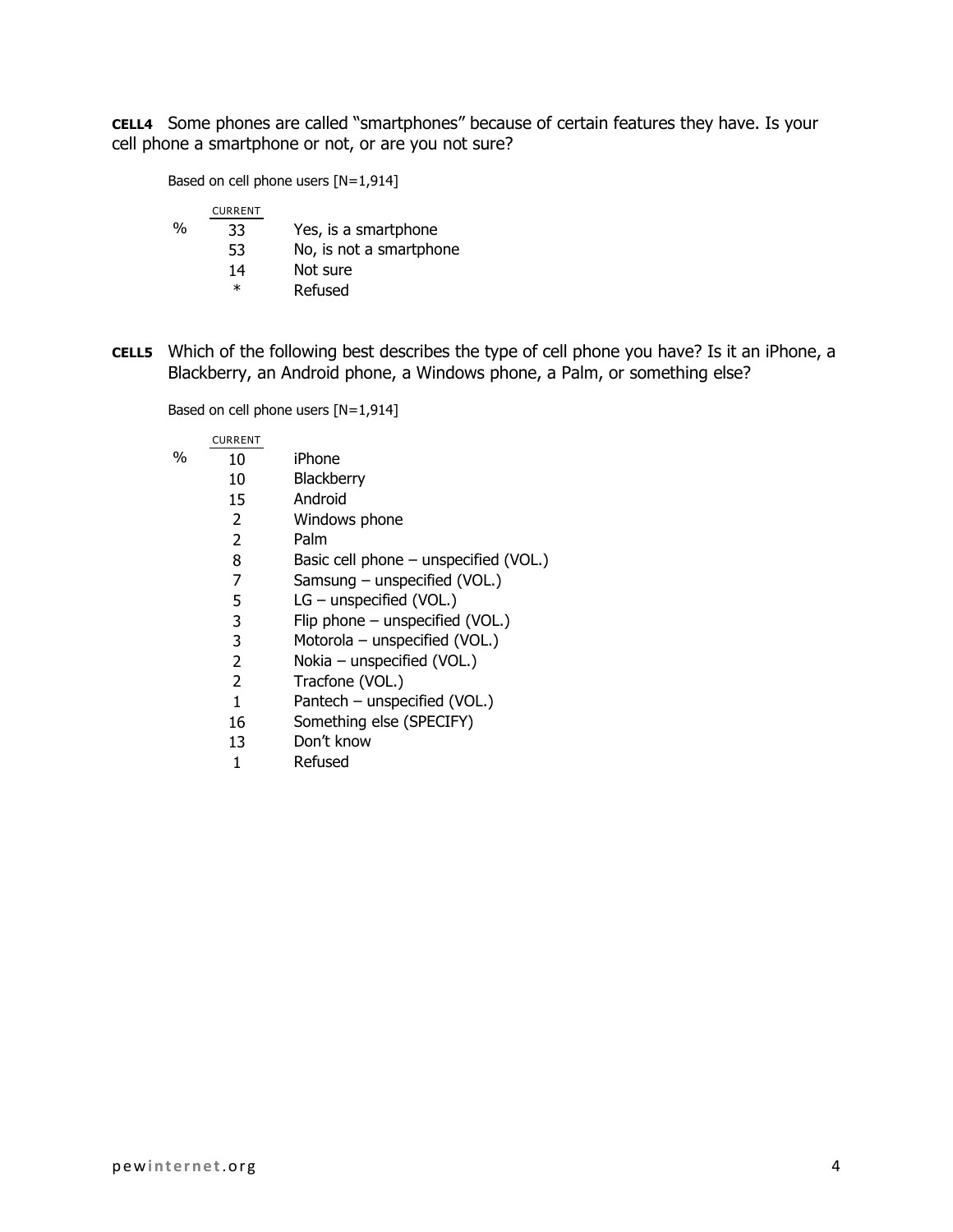**Q14** Please tell me if you ever use your cell phone to do any of the following things. Do you ever use your cell phone to [INSERT ITEMS; ALWAYS ASK a-b FIRST in order; RANDOMIZE  $c$ -h<sub>1?</sub><sup>8</sup>

Based on cell phone users

|    |                               | <b>YES</b> | <b>NO</b> | <b>DON'T KNOW</b> | <b>REFUSED</b> |
|----|-------------------------------|------------|-----------|-------------------|----------------|
| a. | Send or receive email         |            |           |                   |                |
|    | Current [N=1,914]             | 38         | 62        | 0                 | $\ast$         |
|    | December 2010 [N=1,982]       | 38         | 62        | $\ast$            | $\ast$         |
|    | November 2010 [N=1,918]       | 34         | 66        | 0                 | $\ast$         |
|    | September 2010 [N=2,485]      | 34         | 66        | $\ast$            | 0              |
|    | May 2010 [N=1,917]            | 34         | 66        | 0                 | 0              |
|    | January 2010 [N=1,891]        | 30         | 70        | 0                 | $\bf{0}$       |
|    | December 2009 [N=1,919]       | 29         | 70        | $\ast$            | $\ast$         |
|    | September 2009 [N=1,868]      | 27         | 73        | $\ast$            | 0              |
|    | April 2009 [N=1,818]          | 25         | 75        | $\ast$            | $\bf{0}$       |
|    | December 2007 [N=1,704]       | 19         | 81        | 0                 |                |
| b. | Send or receive text messages |            |           |                   |                |
|    | Current                       | 73         | 27        | 0                 | 0              |
|    | December 2010                 | 74         | 26        | $\ast$            | $\ast$         |
|    | November 2010                 | 71         | 28        | $\ast$            | 0              |
|    | September 2010                | 74         | 26        | $\ast$            | $\mathbf 0$    |
|    | May 2010                      | 72         | 28        | 0                 | $\bf{0}$       |
|    | January 2010                  | 69         | 31        | $\ast$            | 0              |
|    | December 2009                 | 68         | 32        | $\ast$            | $\bf{0}$       |
|    | September 2009                | 65         | 35        | $\ast$            | $\bf{0}$       |
|    | April 2009                    | 65         | 35        | $\ast$            | 0              |
|    | December 2007                 | 58         | 42        | 0                 | --             |
| c. | Take a picture                |            |           |                   |                |
|    | Current                       | 73         | 27        | $\ast$            | $\bf{0}$       |
|    | May 2010                      | 76         | 24        | $\ast$            | $\ast$         |
| d. | Play music                    |            |           |                   |                |
|    | Current                       | 34         | 66        | 0                 | 0              |
|    | May 2010                      | 33         | 67        | 0                 | $\bf{0}$       |
|    | September 2009                | 27         | 73        | 0                 | 0              |
|    | April 2009                    | 21         | 79        | $\ast$            | 0              |
|    | December 2007                 | 17         | 83        | $\ast$            |                |

 $^8$  In May 2011, the question was asked of all Form B cell phone users and Form A cell phone users who said in CELL7 that they do more than make calls on their phone. The percentages are based on all cell phone users, counting as "no" Form A cell phone users who said in CELL7 they use their phones only for making calls. Prior to May 2011, question was asked of all cell phone users. Prior to January 2010, question wording was "Please tell me if you ever use your cell phone or Blackberry or other device to do any of the following things. Do you ever use it to [INSERT ITEM]?" In January 2010, question wording was "Please tell me if you ever use your cell phone or Blackberry or other handheld device to do any of the following things. Do you ever use it to [INSERT ITEMS]?" For January 2010, December 2009, and September 2009, an answer category "Cell phone can't do this" was available as a volunteered option; "No" percentages for those trends reflect combined "No" and "Cell phone can't do this" results.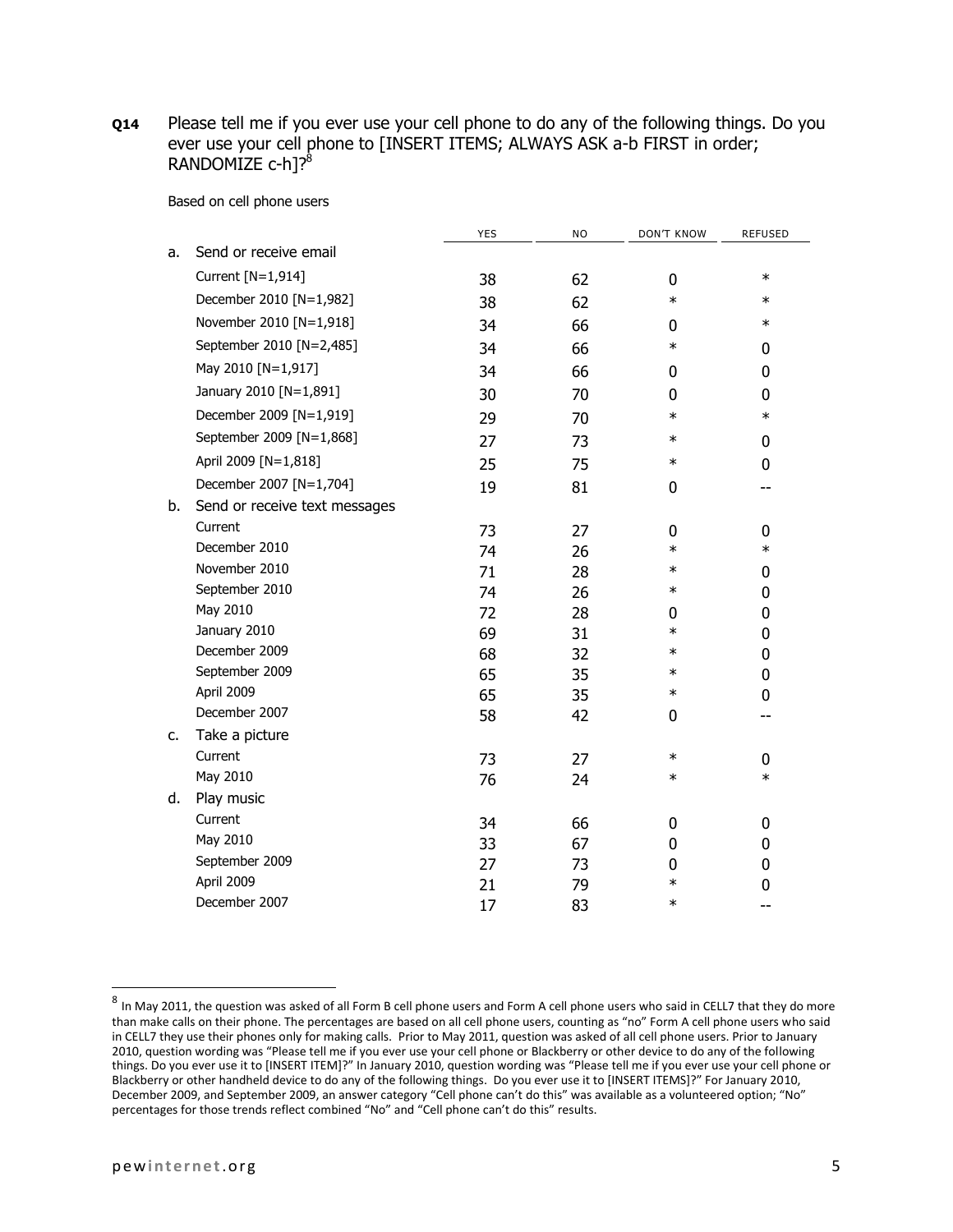|                                                          |            |           |                   | Q14 continued  |
|----------------------------------------------------------|------------|-----------|-------------------|----------------|
|                                                          | <b>YES</b> | <b>NO</b> | <b>DON'T KNOW</b> | <b>REFUSED</b> |
| Download a software application or<br>"app" <sup>9</sup> |            |           |                   |                |
| Current                                                  | 31         | 69        | $\ast$            | 0              |
| September 2009                                           | 22         | 78        | 1                 | 0              |
| Record a video                                           |            |           |                   |                |
| Current                                                  | 34         | 66        | 0                 | $\ast$         |
| May 2010                                                 | 34         | 66        | $\ast$            | 0              |
| April 2009                                               | 19         | 81        | 0                 | 0              |
| December 2007                                            | 18         | 82        | 0                 |                |
| Play a game                                              |            |           |                   |                |
| Current                                                  | 35         | 65        | 0                 | 0              |
| May 2010                                                 | 34         | 66        | $\ast$            | 0              |
| April 2009                                               | 27         | 73        | $\ast$            | 0              |
| December 2007                                            | 27         | 73        | 0                 |                |
| Access the internet <sup>10</sup>                        |            |           |                   |                |
| Current                                                  | 44         | 56        | 0                 | 0              |
| December 2010                                            | 42         | 58        | $\ast$            | $\ast$         |
| November 2010                                            | 39         | 61        | $\ast$            | $\ast$         |
| September 2010                                           | 39         | 61        | $\ast$            | 0              |
| May 2010                                                 | 38         | 62        | 0                 | 0              |
| January 2010                                             | 34         | 66        | 0                 | 0              |
| December 2009                                            | 32         | 67        | $\ast$            | 0              |
| September 2009                                           | 29         | 71        | $\ast$            | 0              |
| April 2009                                               | 25         | 74        | $\ast$            | $\ast$         |
| December 2007                                            | 19         | 81        | 0                 |                |
|                                                          |            |           |                   |                |

**CELL9** Overall, when you use the internet, do you do that mostly using your cell phone or mostly using some other device like a desktop, laptop or tablet computer?

Based on those who access the internet on their cell phone [N=746]

|   | <b>CURRENT</b> |                          |
|---|----------------|--------------------------|
| % | 27             | Mostly on cell phone     |
|   | 62             | Mostly on something else |
|   | 10             | Both equally (VOL.)      |
|   | 1              | Depends (VOL.)           |
|   | $\ast$         | Don't know               |
|   | ж              | Refused                  |

 9 In September 2009, item wording was "Download an application for your cell phone"

 $^{10}$  In December 2007, item wording was "Access the internet for news, weather, sports, or other information"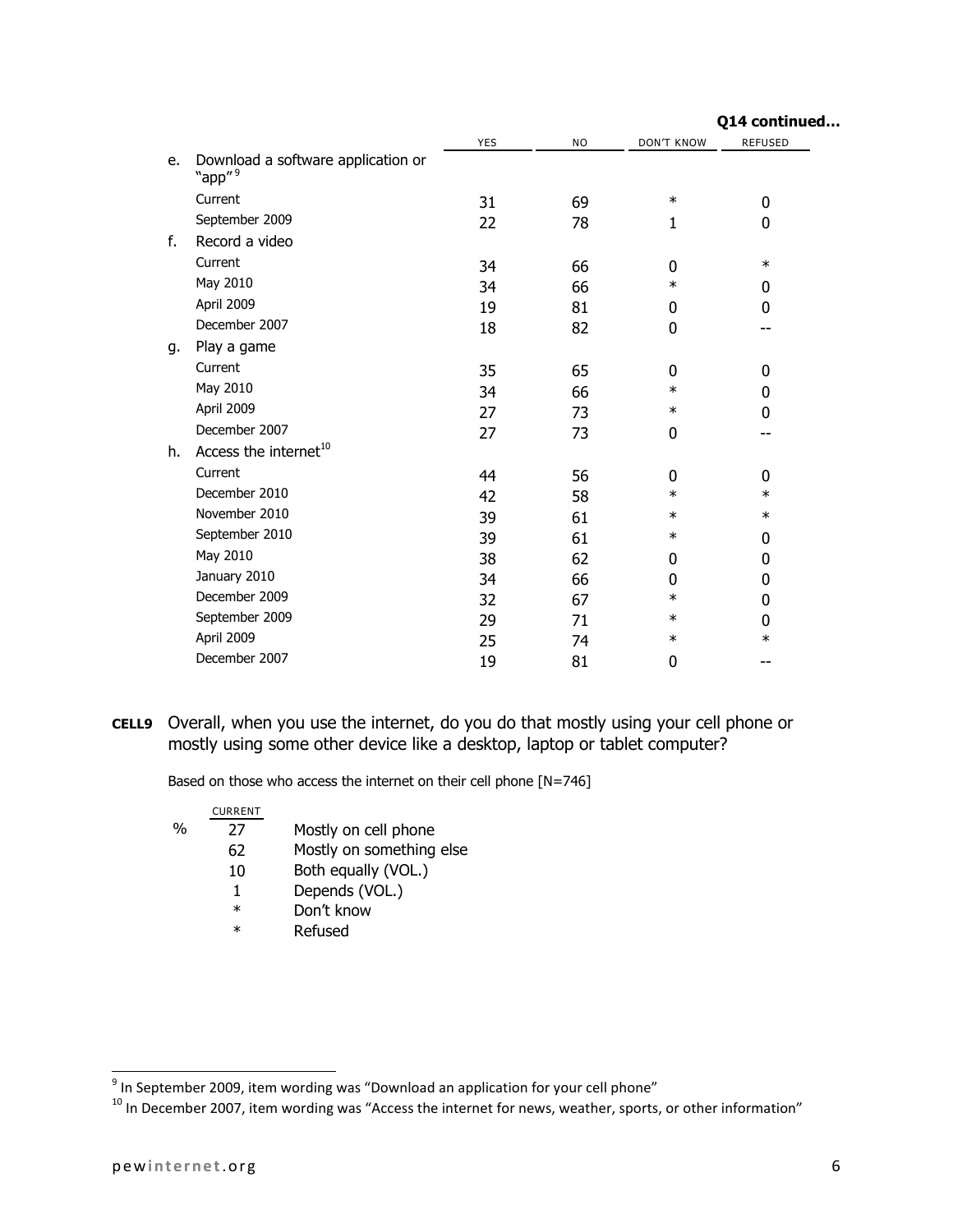**Q17** Thinking of some other things that people might do on their cell phones, do you ever use your cell phone to... [INSERT ITEMS; ALWAYS ASK a-c FIRST IN ORDER; RANDOMIZE d-g; ALWAYS ASK h-i LAST IN ORDER1?<sup>11</sup>

Based on cell phone users

|               |                                                                             | YES, DO THIS | NO, DO NOT<br>DO THIS/<br><b>HAVE NOT</b><br><b>DONE THIS</b> | (VOL.) CELL<br>PHONE CAN'T<br>DO THIS | <b>DON'T KNOW</b> | <b>REFUSED</b> |
|---------------|-----------------------------------------------------------------------------|--------------|---------------------------------------------------------------|---------------------------------------|-------------------|----------------|
| a.            | Watch a video                                                               |              |                                                               |                                       |                   |                |
|               | Current [N=1,914]                                                           | 26           | 74                                                            | $\ast$                                | 0                 | 0              |
|               | April 2009 [N=1,818]                                                        | 14           | 86                                                            | n/a                                   | $\ast$            | 0              |
|               | December 2007 [N=1,704]                                                     | 10           | 90                                                            | n/a                                   | 0                 |                |
| b.            | Send a photo or video to<br>someone                                         |              |                                                               |                                       |                   |                |
|               | Current                                                                     | 54           | 45                                                            | $\ast$                                | $\Omega$          | $\Omega$       |
| $C_{\bullet}$ | Post a photo or video online                                                |              |                                                               |                                       |                   |                |
|               | Current                                                                     | 22           | 78                                                            | $\ast$                                | $\ast$            | $\Omega$       |
| <b>SNS</b>    | Item D: Based on cell users who use                                         |              |                                                               |                                       |                   |                |
|               | d. Access a social networking site<br>like MySpace, Facebook or<br>LinkedIn |              |                                                               |                                       |                   |                |
|               | Current [N=953]                                                             | 52           | 48                                                            | 0                                     | 0                 | 0              |
|               | Item E: Based on cell users who use<br>Twitter                              |              |                                                               |                                       |                   |                |
| e.            | <b>Access Twitter</b>                                                       |              |                                                               |                                       |                   |                |
|               | Current [N=188]                                                             | 55           | 45                                                            | $\mathbf 0$                           | 0                 | 0              |
| f.            | Check your bank account balance<br>or do any online banking                 |              |                                                               |                                       |                   |                |
|               | Current                                                                     | 18           | 81                                                            | $\ast$                                | 0                 | $\ast$         |
| g.            | Participate in a video call or video<br>chat <sup>12</sup>                  |              |                                                               |                                       |                   |                |
|               | Current                                                                     | 6            | 94                                                            | $\ast$                                | $\Omega$          | 0              |
|               | September 2010                                                              | 7            | 93                                                            | n/a                                   | $\ast$            | $\ast$         |
|               |                                                                             |              |                                                               |                                       |                   | 017 continued  |

 $11$  In May 2011, the question was asked of all Form B cell phone users and Form A cell phone users who said in CELL7 that they do more than make calls on their phone. The percentages are based on all cell phone users, counting as "no" Form A cell phone users who said in CELL7 they use their phones only for making calls. Prior to May 2011, question was asked of all cell phone users and question wording was "Please tell me if you ever use your cell phone or Blackberry or other device to do any of the following things. Do you ever use it to [INSERT ITEM]?"

 $12$  September 2010 item wording was "Participate in a video call, video chat or teleconference"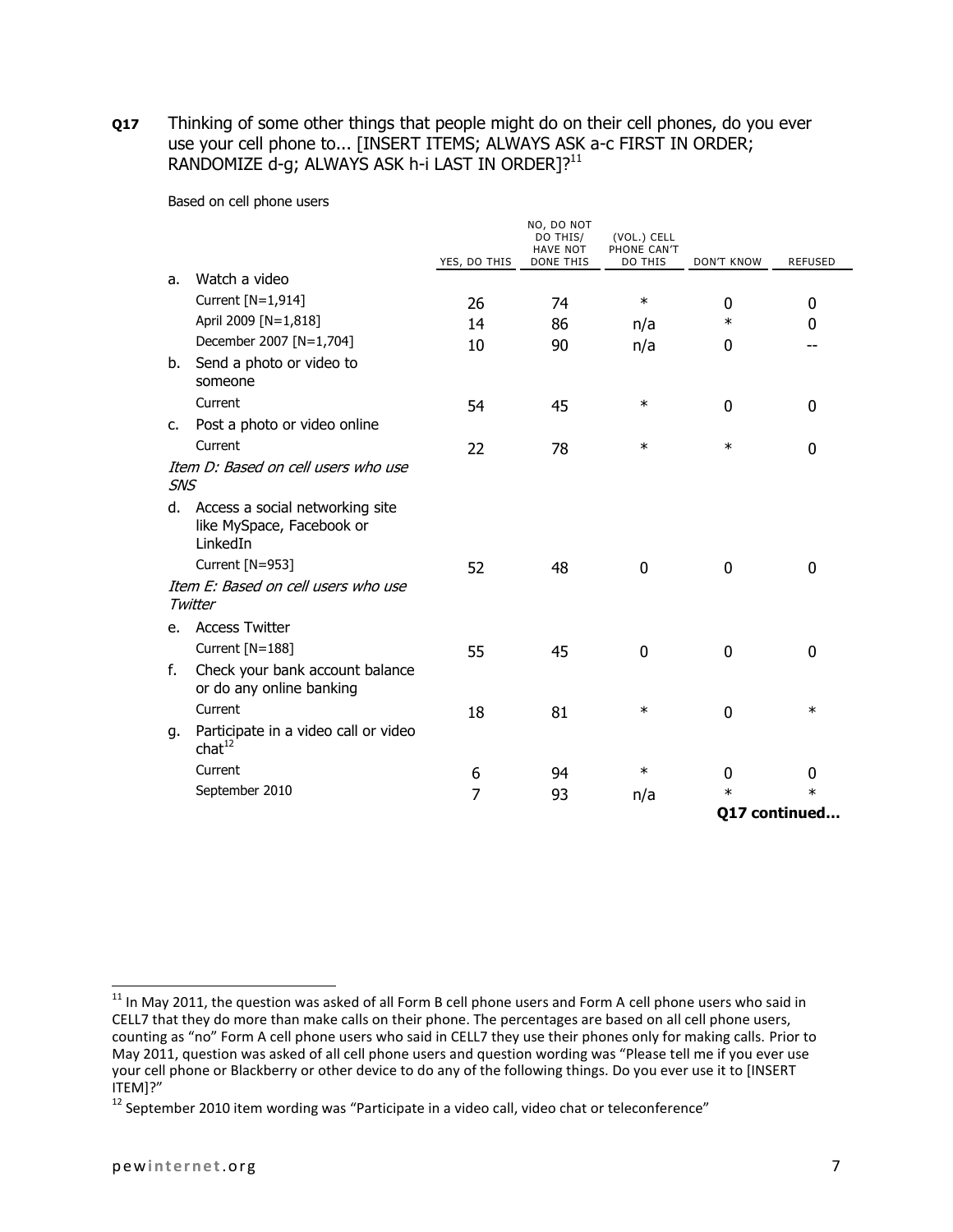# **Q17 continued…**

|    |                                                                                                                             | YES, DO THIS | NO, DO NOT<br>DO THIS/<br><b>HAVE NOT</b><br><b>DONE THIS</b> | (VOL.) CELL<br>PHONE CAN'T<br>DO THIS | DON'T KNOW | REFUSED |
|----|-----------------------------------------------------------------------------------------------------------------------------|--------------|---------------------------------------------------------------|---------------------------------------|------------|---------|
| h. | Use a service such as Foursquare<br>or Gowalla to "check in" to certain<br>locations or share your location<br>with friends |              |                                                               |                                       |            |         |
|    | Current                                                                                                                     | 5            | 94                                                            | $\ast$                                | $\ast$     |         |
| Τ. | Get directions, recommendations,<br>or other information related to<br>your present location <sup>13</sup>                  |              |                                                               |                                       |            |         |
|    | Current                                                                                                                     | 28           | 72                                                            | $^\ast$                               | 0          |         |
|    | April 2009                                                                                                                  | 18           | 82                                                            | n/a                                   | $\ast$     | $\ast$  |
|    | December 2007                                                                                                               | 14           | 86                                                            | n/a                                   | $\ast$     |         |
|    |                                                                                                                             |              |                                                               |                                       |            |         |

 $\overline{\phantom{a}}$  $^{13}$  April 2009 and December 2007 item wording was "Get a map or directions to another location"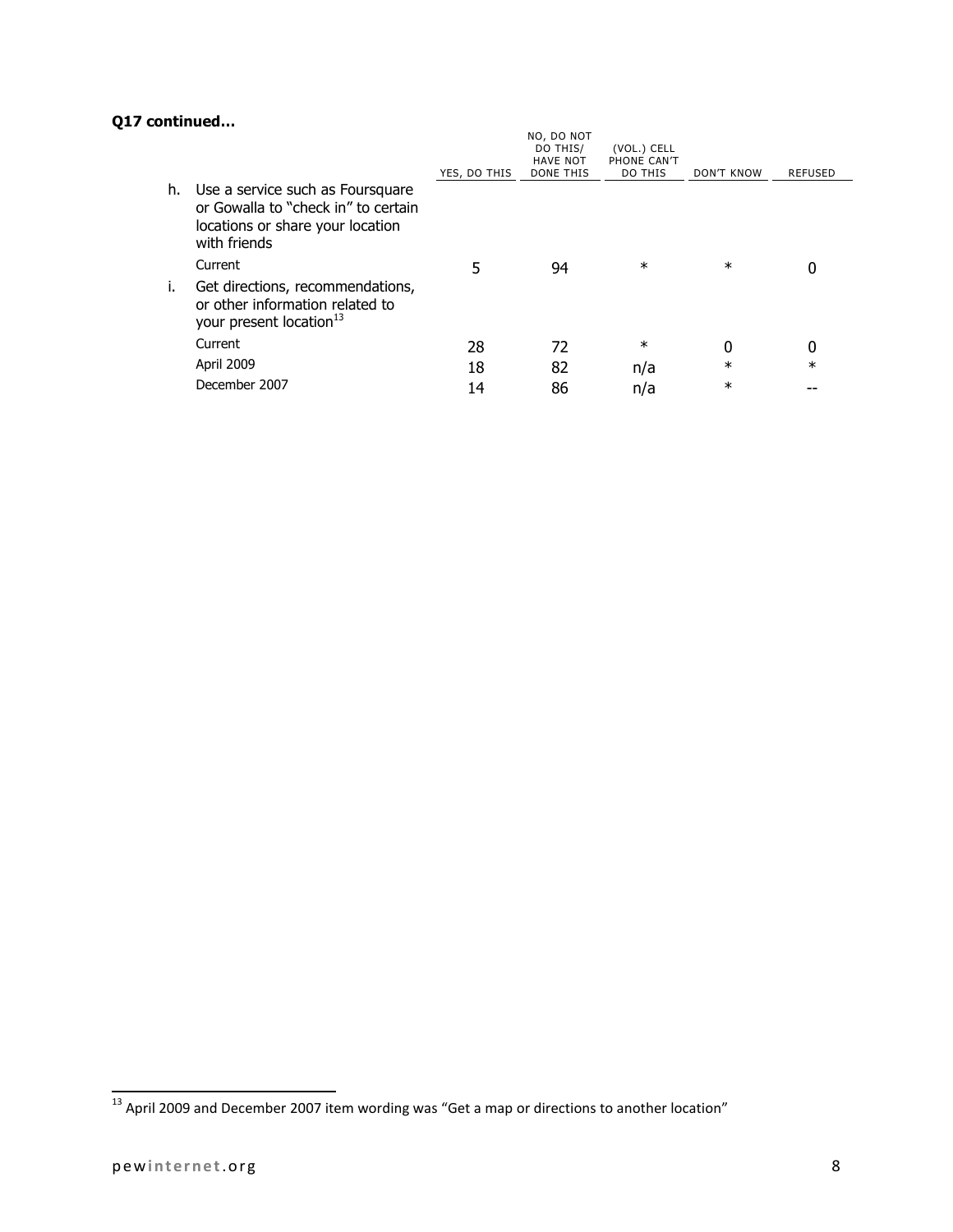# **August Tracking Survey 2011** Final Topline 8/30/2011

Data for July 25–August 26, 2011

Princeton Survey Research Associates International for the Pew Research Center's Internet & American Life Project

Sample: n=2,260 national adults, age 18 and older, including 916 cell phone interviews Interviewing dates: 07.25.2011 – 08.26.2011

Margin of error is plus or minus 2 percentage points for results based on Total [n=2,260] Margin of error is plus or minus 3 percentage points for results based on internet users  $[n=1.716]$ Margin of error is plus or minus 3 percentage points for results based on cell phone owners  $[n=1,948]$ Margin of error is plus or minus 3 percentage points for results based on SNS or Twitter users [n=1,047]

**INTUSE** Do you use the internet, at least occasionally? **EMLOCC**Do you send or receive email, at least occasionally?<sup>14</sup>

|                             | <b>USES INTERNET</b> | DOES NOT USE<br>INTERNET |
|-----------------------------|----------------------|--------------------------|
| Current                     | 78                   | 22                       |
| May 2011                    | 78                   | 22                       |
| January 2011 <sup>15</sup>  | 79                   | 21                       |
| December 2010 <sup>16</sup> | 77                   | 23                       |
| November 2010 <sup>17</sup> | 74                   | 26                       |
| September 2010              | 74                   | 26                       |
| May 2010                    | 79                   | 21                       |
| January 2010 <sup>18</sup>  | 75                   | 25                       |
| December 2009 <sup>19</sup> | 74                   | 26                       |
| September 2009              | 77                   | 23                       |
| April 2009                  | 79                   | 21                       |
| December 2008               | 74                   | 26                       |
| November 2008 <sup>20</sup> | 74                   | 26                       |
| August 2008 <sup>21</sup>   | 75                   | 25                       |

 $^{14}$  Prior to January 2005, question wording was "Do you ever go online to access the Internet or World Wide Web or to send and receive email?"

<sup>&</sup>lt;sup>15</sup> January 2011 trends based on the Pew Internet Project/Project for Excellence in Journalism/Knight Foundation "Local News survey," conducted January 12-25, 2011 [N=2,251, including 750 cell phone interviews].

 $16$  December 2010 trends based on the Social Side of the Internet survey, conducted November 23–December 21, 2010 [N=2,303, including 748 cell phone interviews].

<sup>&</sup>lt;sup>17</sup> November 2010 trends based on the Post-Election Tracking Survey 2010, conducted November 3-24, 2010 [N=2,257, including 755 cell phone interviews].

 $^{18}$  January 2010 trends based on the Online News survey, conducted December 28, 2009 – January 19, 2010 [N=2,259, including 562 cell phone interviews].

 $19$  December 2009 trends based on the Fall Tracking "E-Government" survey, conducted November 30 – December 27, 2009 [N=2,258, including 565 cell phone interviews].

<sup>&</sup>lt;sup>20</sup> November 2008 trends based on the Post-Election 2008 Tracking survey, conducted November 20-December 4, 2008 [N=2,254].

<sup>&</sup>lt;sup>21</sup> August 2008 trends based on the August Tracking 2008 survey, conducted August 12-31, 2008 [N=2,251].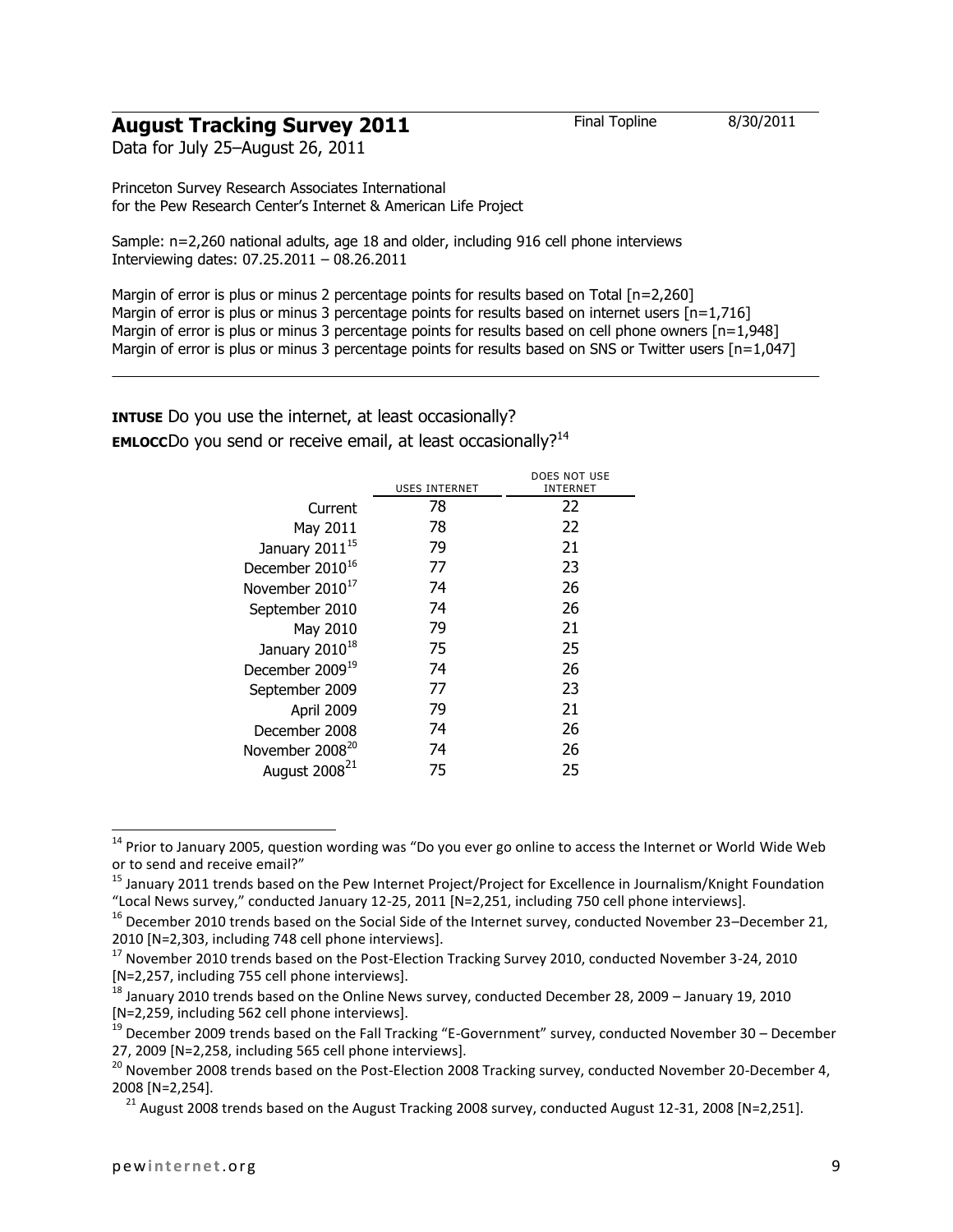# **HOME3NW** Do you ever use the internet or email at HOME?<sup>22</sup>

|  | Based on all internet users [N=1,716] |  |
|--|---------------------------------------|--|
|--|---------------------------------------|--|

|                  |         | <b>YES</b> | <b>NO</b> | <b>DON'T KNOW</b> | <b>REFUSED</b> |
|------------------|---------|------------|-----------|-------------------|----------------|
|                  | Current | 90         | 10        | 0                 | 0              |
| <b>May 2011</b>  |         | 88         | 12        |                   | $\ast$         |
| January 2011     |         | 89         | 11        | $\ast$            | $\bf{0}$       |
| December 2010    |         | 95         | 4         | $\ast$            | $\ast$         |
| November 2010    |         | 95         | 4         | $\ast$            | $\ast$         |
| September 2010   |         | 95         | 5         | $\ast$            | $\ast$         |
| May 2010         |         | 94         | 6         | $\ast$            | $\ast$         |
| January 2010     |         | 94         | 6         | $\ast$            | $\ast$         |
| December 2009    |         | 93         | 6         | $\ast$            | $\ast$         |
| September 2009   |         | 92         | 6         | $\ast$            | $\ast$         |
| April 2009       |         | 91         | 8         | $\ast$            | $\ast$         |
| December 2008    |         | 92         | 6         | $\ast$            | $\ast$         |
| November 2008    |         | 93         | 7         | $\ast$            | $\ast$         |
| August 2008      |         | 93         | 7         | $\ast$            |                |
| <b>July 2008</b> |         | 93         | 7         | $\ast$            |                |
| May 2008         |         | 95         | 6         | $\ast$            |                |
| December 2007    |         | 94         | 7         | $\ast$            |                |
| September 2007   |         | 93         | 6         | $\ast$            |                |
| February 2007    |         | 95         | 5         | $\ast$            |                |
| November 2006    |         | 93         | 7         | $\ast$            |                |
| February 2006    |         | 94         | 6         | $\ast$            |                |
| June 2005        |         | 90         | 10        | $\ast$            |                |
| <b>July 2004</b> |         | 94         | 7         | $^\ast$           |                |
| March 2004       |         | 92         | 8         | $\ast$            |                |

 $^{22}$  Trend wording was as follows: "About how often do you use the internet or email from... HOME – several times a day, about once a day, 3-5 days a week, 1-2 days a week, every few weeks, less often or never?" Results shown here for "YES" reflect combined "Several times a day," "About once a day," "3-5 days a week," "1-2 days a week," "Every few weeks," and "Less often" responses. Results shown here for "NO" reflect "Never" responses. In January 2011 and May 2011, question wording was slightly different: "Do you ever use the internet or email from home?"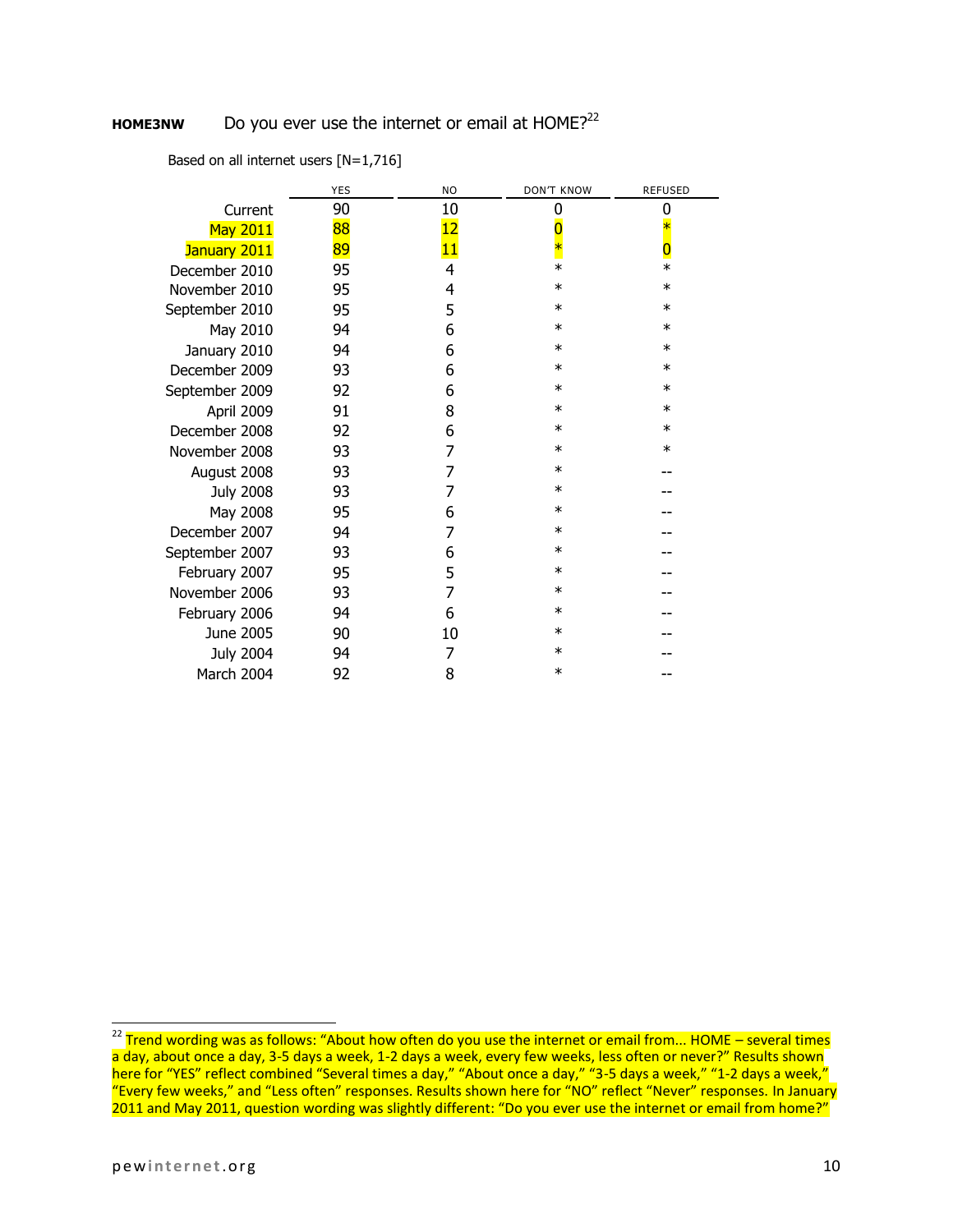#### **MODEM3B** At home, do you connect to the internet through a dial-up telephone line, or do you have some other type of connection, such as a DSL-enabled phone line, a cable TV modem, a wireless connection, a fiber optic connection such as FIOS or a T-1?<sup>23</sup>

|                      | DIAL-UP | <b>TOTAL</b><br><b>HIGH</b><br><b>SPEED</b> | ---------<br><b>DSL</b> | ---------<br>CABLE<br><b>MODEM</b> | ---------<br>WIRELESS | <b>FIBER</b><br>OPTIC <sup>24</sup> | ---------<br>$T-1$ | ---------<br>(VOL.)<br><b>OTHER</b><br>BROAD-<br><b>BAND</b> | ---------<br>(VOL.)<br><b>BROAD-</b><br><b>BAND</b><br>COMBO | (VOL.)<br>NO HOME<br><b>NET</b><br><b>ACCESS</b> | (VOL.)<br><b>ACCESS</b><br><b>NET ON</b><br>CELL<br>ONLY | (VOL.)<br>NONE OF<br><b>THE</b><br>ABOVE <sup>25</sup> | <b>DK</b> | REF.   |
|----------------------|---------|---------------------------------------------|-------------------------|------------------------------------|-----------------------|-------------------------------------|--------------------|--------------------------------------------------------------|--------------------------------------------------------------|--------------------------------------------------|----------------------------------------------------------|--------------------------------------------------------|-----------|--------|
| Current [N=1,565]    | 5       | 89                                          | 22                      | 34                                 | 26                    | 5                                   | $\ast$             | 2                                                            | $\ast$                                                       |                                                  |                                                          |                                                        | 3         | $\ast$ |
| May 2011 [N=1,518]   | 6       | 88                                          | 25                      | 31                                 | 29                    | 4                                   | $\ast$             | n/a                                                          | n/a                                                          | n/a                                              | n/a                                                      |                                                        |           |        |
| Jan 2011 [N=1,610]   | 4       | 88                                          | 28                      | 33                                 | 22                    |                                     |                    | n/a                                                          | n/a                                                          | n/a                                              | n/a                                                      |                                                        |           |        |
| Dec 2010 [N=1,731]   | 6       | 85                                          | 27                      | 33                                 | 19                    |                                     | $\ast$             | n/a                                                          | n/a                                                          | n/a                                              | n/a                                                      | 2                                                      | 6         |        |
| Nov 2010 [N=1,560]   | 6       | 86                                          | 28                      | 33                                 | 20                    | 5                                   |                    | n/a                                                          | n/a                                                          | n/a                                              | n/a                                                      |                                                        |           |        |
| Sept 2010 [N=1,947]  | 7       | 86                                          | 29                      | 31                                 | 20                    | 6                                   |                    | n/a                                                          | n/a                                                          | n/a                                              | n/a                                                      | 2                                                      |           |        |
| May 2010 [N=1,659]   | 7       | 86                                          | 27                      | 33                                 | 20                    | 5                                   |                    | n/a                                                          | n/a                                                          | n/a                                              | n/a                                                      |                                                        |           |        |
| Jan 2010 [N=1,573]   | 7       | 88                                          | 29                      | 38                                 | 18                    | 4                                   |                    | n/a                                                          | n/a                                                          | n/a                                              | n/a                                                      |                                                        |           |        |
| Dec 2009 [N=1,582]   | 9       | 86                                          | 28                      | 37                                 | 17                    | 3                                   |                    | n/a                                                          | n/a                                                          | n/a                                              | n/a                                                      | 2                                                      |           |        |
| Sept 2009 [N=1,584]  | 7       | 87                                          | 30                      | 37                                 | 15                    | 4                                   | $\ast$             | n/a                                                          | n/a                                                          | n/a                                              | n/a                                                      | 2                                                      |           |        |
| April 2009 [N=1,567] | 9       | 86                                          | 29                      | 36                                 | 15                    | 4                                   |                    | n/a                                                          | n/a                                                          | n/a                                              | n/a                                                      |                                                        |           |        |
| Dec 2008 [N=1,538]   | 13      | 80                                          | 30                      | 32                                 | 15                    |                                     | $\ast$             | n/a                                                          | n/a                                                          | n/a                                              | n/a                                                      |                                                        |           |        |
| Nov 2008 [N=1,481]   | 12      | 82                                          | 33                      | 34                                 | 13                    |                                     | $\ast$             | n/a                                                          | n/a                                                          | n/a                                              | n/a                                                      |                                                        |           |        |
| Aug 2008 [N=1,543]   | 13      | 81                                          | 37                      | 30                                 | 10                    |                                     |                    | n/a                                                          | n/a                                                          | n/a                                              | n/a                                                      |                                                        |           |        |
| July 2008 [N=1,797]  | 14      | 81                                          | 35                      | 30                                 | 13                    |                                     |                    | n/a                                                          | n/a                                                          | n/a                                              | n/a                                                      |                                                        |           |        |
| May 2008 [N=1,463]   | 15      | 79                                          | 36                      | 31                                 | 9                     |                                     | $\ast$             | n/a                                                          | n/a                                                          | n/a                                              | n/a                                                      |                                                        |           |        |
| Dec 2007 [N=1,483]   | 18      | 77                                          | 34                      | 31                                 | 10                    |                                     |                    | n/a                                                          | n/a                                                          | n/a                                              | n/a                                                      |                                                        |           |        |
| Sept 2007 [N=1,575]  | 20      | 73                                          | 34                      | 30                                 | 8                     |                                     | n/a                | n/a                                                          | n/a                                                          | n/a                                              | n/a                                                      |                                                        |           |        |
| Feb 2007 [N=1,406]   | 23      | 70                                          | 35                      | 28                                 | 6                     |                                     | n/a                | n/a                                                          | n/a                                                          | n/a                                              | n/a                                                      |                                                        | ь         |        |

Based on those who use the internet at home

 $\overline{a}$ 

<sup>&</sup>lt;sup>23</sup> From September 2009 thru January 2010, the question asking about type of home internet connection (MODEM) was form split. MODEMA was asked of Form A respondents who use the internet from home. MODEMB was asked of Form B respondents who use the internet from home. Trend results shown here reflect combined MODEMA and MODEMB percentages. Form B respondents who answered "satellite," fixed wireless provider," or "other wireless such as an Aircard or cell phone" have been combined in the "Wireless" column in the table.

<sup>&</sup>lt;sup>24</sup> In Sept. 2007 and before, "Fiber optic connection" and "T-1 connection" were collapsed into one category. Percentage for "Fiber optic connection" reflects the combined "Fiber-optic/T-1" group.

<sup>&</sup>lt;sup>25</sup> May 2011 and earlier trend percentages for "None of the above" reflect "Other (SPECIFY)" responses.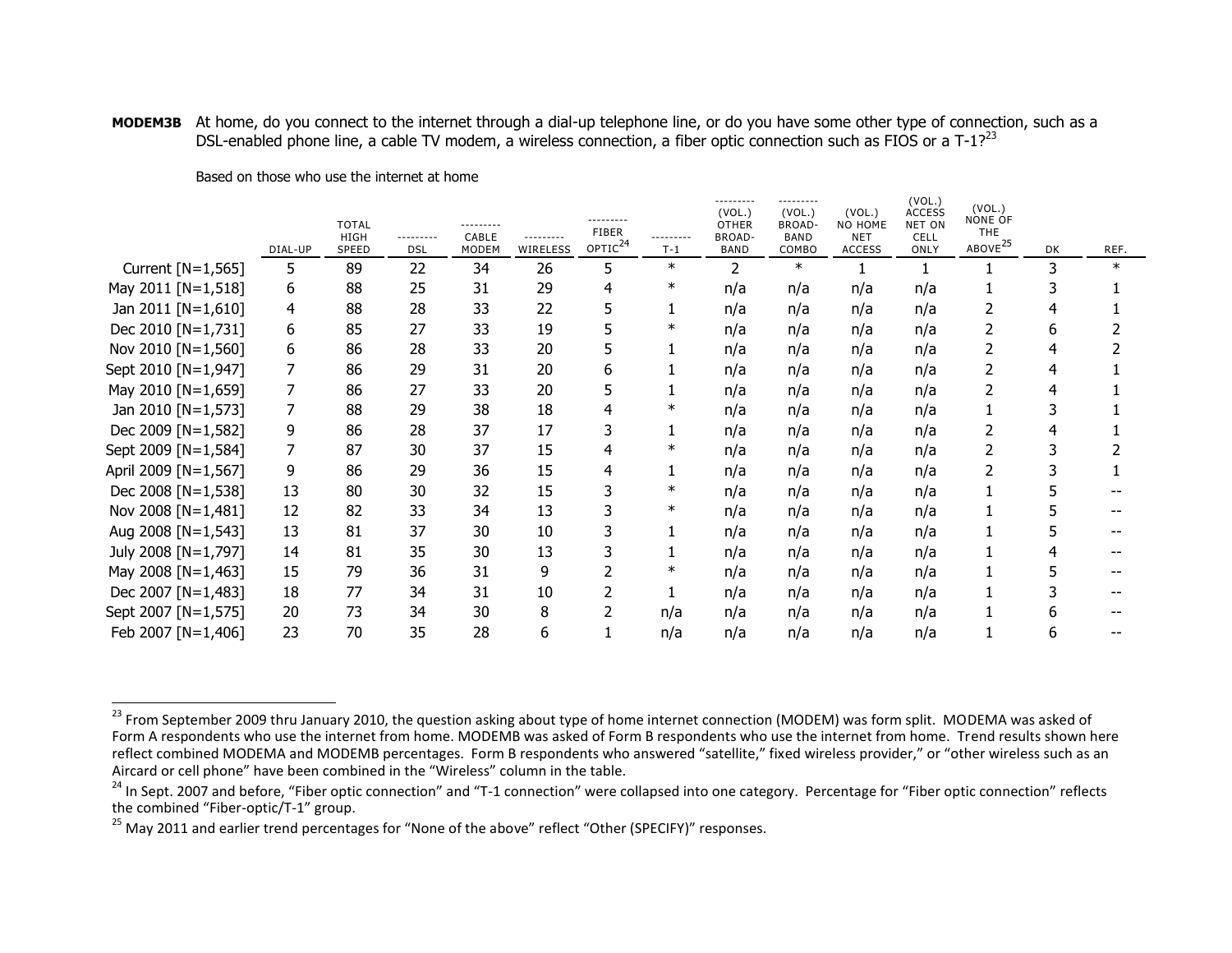**Q10** As I read the following list of items, please tell me if you happen to have each one, or not. Do you have... [INSERT ITEMS IN ORDER]?

|    |                                            | YES | <b>NO</b> | <b>DON'T KNOW</b> | <b>REFUSED</b> |
|----|--------------------------------------------|-----|-----------|-------------------|----------------|
| a. | A desktop computer                         |     |           |                   |                |
|    | Current                                    | 55  | 45        | $\ast$            | $\ast$         |
|    | May 2011                                   | 57  | 42        | $\ast$            | $\ast$         |
|    | November 2010                              | 61  | 39        | 0                 | $\ast$         |
|    | September 2010                             | 59  | 40        | $\ast$            | $\ast$         |
|    | May 2010                                   | 62  | 38        | $\ast$            | $\ast$         |
|    | January 2010                               | 59  | 41        | $\pmb{0}$         | $\ast$         |
|    | December 2009                              | 58  | 42        | $\ast$            | $\ast$         |
|    | September 2009                             | 62  | 37        | 0                 | $\ast$         |
|    | April 2009                                 | 64  | 36        | $\ast$            | $\ast$         |
|    | April 2008                                 | 65  | 34        | $\ast$            | --             |
|    | Dec 2007                                   | 65  | 35        | $\ast$            |                |
|    | April 2006                                 | 68  | 32        | $\ast$            | --             |
| b. | A laptop computer or netbook <sup>26</sup> |     |           |                   |                |
|    | Current                                    | 57  | 43        | $\ast$            | $\ast$         |
|    | May 2011                                   | 56  | 44        | $\ast$            | $\ast$         |
|    | January 2011                               | 57  | 43        | $\ast$            | $\ast$         |
|    | December 2010                              | 53  | 47        | $\ast$            | $\ast$         |
|    | November 2010                              | 53  | 47        | $\ast$            | $\ast$         |
|    | September 2010                             | 52  | 48        | $\ast$            | $\ast$         |
|    | May 2010                                   | 55  | 45        | $\ast$            | 0              |
|    | January 2010                               | 49  | 51        | $\ast$            | $\ast$         |
|    | December 2009                              | 46  | 53        | $\ast$            | $\ast$         |
|    | September 2009                             | 47  | 53        | $\ast$            | $\ast$         |
|    | April 2009                                 | 47  | 53        | $\ast$            | $\ast$         |
|    | April 2008                                 | 39  | 61        | $\ast$            |                |
|    | Dec 2007                                   | 37  | 63        | $\ast$            |                |
|    | April 2006                                 | 30  | 69        | $\ast$            |                |

**Q10 continued...**

 $^{26}$  Through January 2010, item wording was "A laptop computer [IF NECESSARY: includes a netbook]."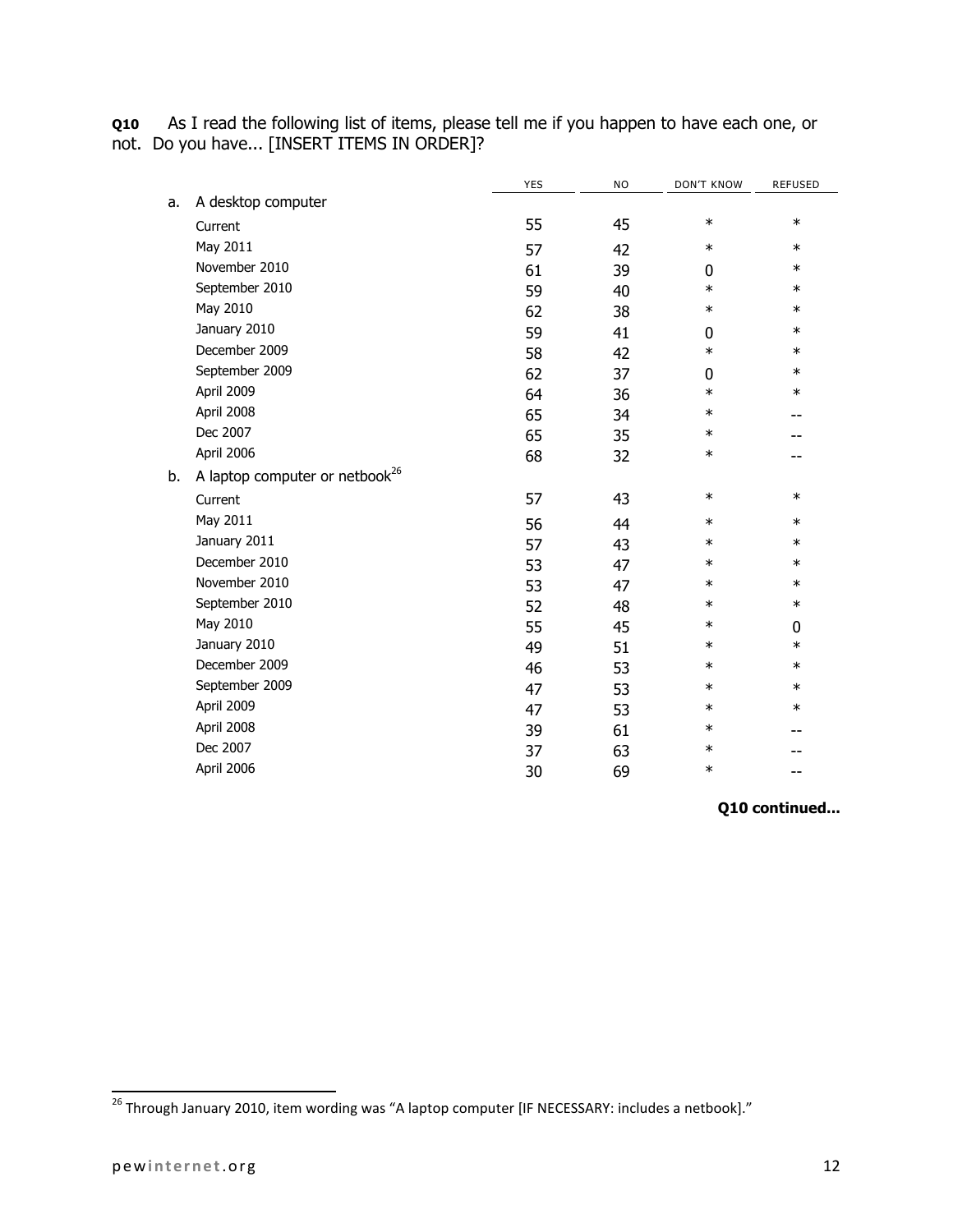## **Q10 continued...**

|    |                                                                                                   | YES            | ΝO | DON'T KNOW | <b>REFUSED</b> |
|----|---------------------------------------------------------------------------------------------------|----------------|----|------------|----------------|
| C. | A cell phone or a Blackberry or iPhone or<br>other device that is also a cell phone <sup>27</sup> |                |    |            |                |
|    | Current                                                                                           | 84             | 15 | $\ast$     | $\ast$         |
|    | May 2011                                                                                          | 83             | 17 | $\ast$     | 0              |
|    | January 2011                                                                                      | 84             | 16 | $\ast$     | $\ast$         |
|    | December 2010                                                                                     | 81             | 19 | $\ast$     | $\ast$         |
|    | November 2010                                                                                     | 82             | 18 | 0          | $\ast$         |
|    | September 2010                                                                                    | 85             | 15 | $\ast$     | $\ast$         |
|    | May 2010                                                                                          | 82             | 18 | $\ast$     | 0              |
|    | January 2010                                                                                      | 80             | 20 | 0          | $\ast$         |
|    | December 2009                                                                                     | 83             | 17 | 0          | $\ast$         |
|    | September 2009                                                                                    | 84             | 15 | $\ast$     | $\ast$         |
|    | April 2009                                                                                        | 85             | 15 | $\ast$     | $\ast$         |
|    | Dec 2008                                                                                          | 84             | 16 | $\ast$     | $\ast$         |
|    | <b>July 2008</b>                                                                                  | 82             | 18 | $\ast$     | --             |
|    | May 2008                                                                                          | 78             | 22 | $\ast$     | 0              |
|    | April 2008                                                                                        | 78             | 22 | $\ast$     |                |
|    | January 2008                                                                                      | 77             | 22 | $\ast$     |                |
|    | Dec 2007                                                                                          | 75             | 25 | $\ast$     |                |
|    | Sept 2007                                                                                         | 78             | 22 | $\ast$     |                |
|    | April 2006                                                                                        | 73             | 27 | $\ast$     |                |
|    | January 2005                                                                                      | 66             | 34 | $\ast$     |                |
|    | November 23-30, 2004                                                                              | 65             | 35 | $\ast$     |                |
| d. | An electronic Book device or e-Book<br>reader, such as a Kindle or Nook <sup>28</sup>             |                |    |            |                |
|    | Current                                                                                           | 9              | 90 | $\ast$     | $\ast$         |
|    | May 2011                                                                                          | 12             | 88 | $\ast$     | 0              |
|    | November 2010                                                                                     | 6              | 94 | $\ast$     | $\ast$         |
|    | September 2010                                                                                    | 5              | 95 | $\ast$     | $\ast$         |
|    | May 2010                                                                                          | 4              | 96 | $\ast$     | $\ast$         |
|    | September 2009                                                                                    | 3              | 97 | $\ast$     | $\ast$         |
|    | April 2009                                                                                        | $\overline{2}$ | 98 | $\ast$     | $\ast$         |
|    |                                                                                                   |                |    |            |                |

l

 $^{27}$  Question was asked of landline sample only. Results shown here have been recalculated to include cell phone sample in the "Yes" percentage. In past polls, question was sometimes asked as an independent question and sometimes as an item in a series. In January 2010, question wording was "Do you have...a cell phone or a Blackberry or iPhone or other handheld device that is also a cell phone." In Dec 2008, Nov 2008, May 2008, January 2005 and Nov 23-30 2004, question wording was "Do you happen to have a cell phone?" In August 2008, July 2008 and January 2008, question wording was "Do you have a cell phone, or a Blackberry or other device that is also a cell phone?" In April 2008, Dec 2007, Sept 2007 and April 2006, question wording was "Do you have a cell phone?" Beginning December 2007, question/item was not asked of the cell phone sample, but results shown here reflect Total combined Landline and cell phone sample.

<sup>&</sup>lt;sup>28</sup> Through November 2010, item wording was "An electronic book device or e-Book reader, such as a Kindle or Sony Digital Book".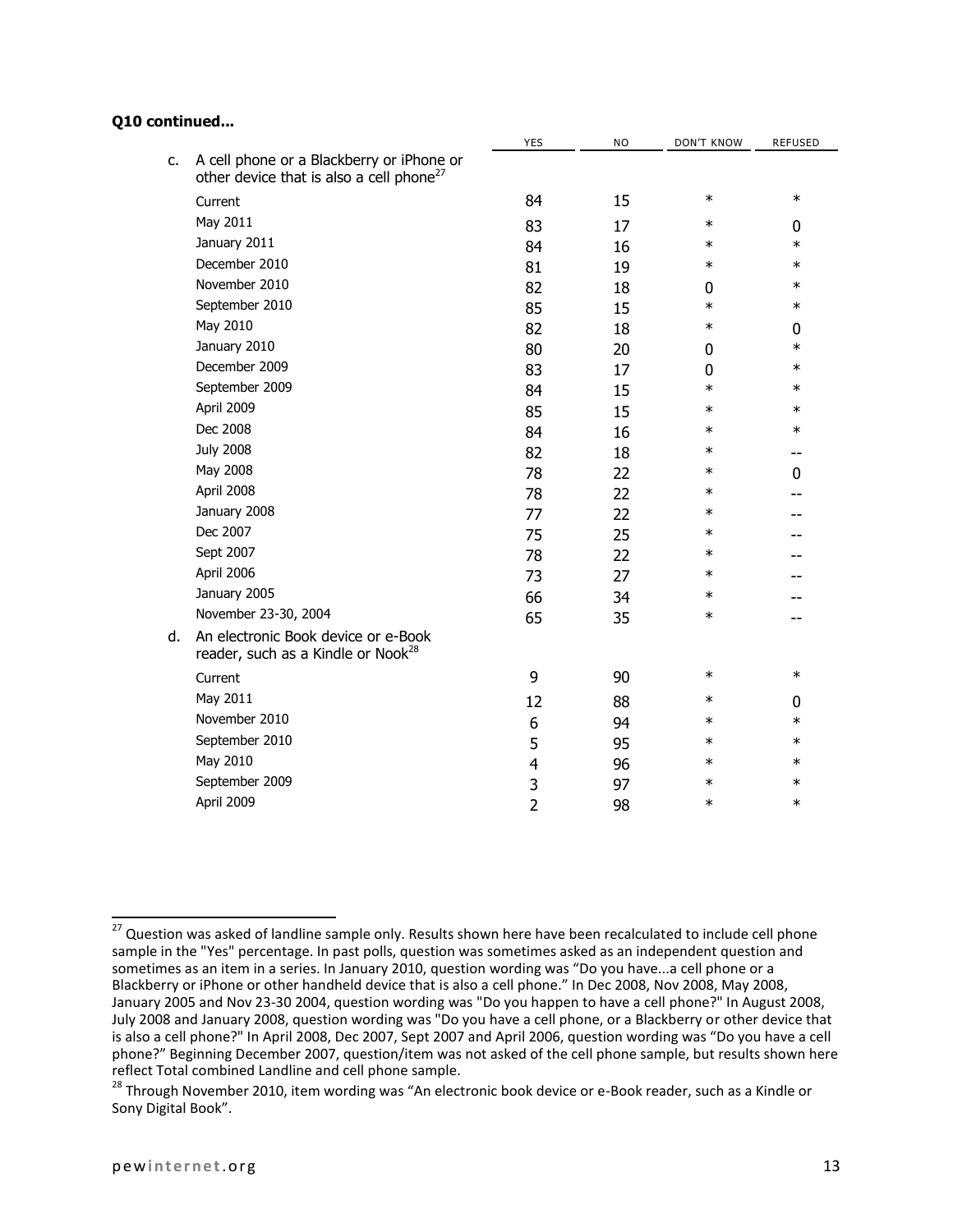|    |                                                                                  |            |     |                   | Q10 continued  |
|----|----------------------------------------------------------------------------------|------------|-----|-------------------|----------------|
|    |                                                                                  | <b>YES</b> | NO. | <b>DON'T KNOW</b> | <b>REFUSED</b> |
| e. | A tablet computer like an iPad, Samsung<br>Galaxy or Motorola Xoom <sup>29</sup> |            |     |                   |                |
|    | Current                                                                          | 10         | 90  | $\ast$            | $\ast$         |
|    | May 2011                                                                         | 8          | 92  | $\ast$            | 0              |
|    | January 2011                                                                     |            | 92  | $\ast$            | $\ast$         |
|    | November 2010                                                                    |            | 95  | $\ast$            | $\ast$         |
|    | September 2010                                                                   | 4          | 96  | $\ast$            | $\ast$         |
|    | May 2010                                                                         |            | 97  | $\ast$            | 0              |

**Q12** You said you have [a Laptop; an e-Book reader; a tablet computer]. Do you ever use [this device / any of those devices] to go online wirelessly, either at home or somewhere else?<sup>30</sup>

Based on those who have a laptop/netbook, e-Book reader, or tablet computer

|   | <b>CURRENT</b> |            | MAY 2011    |
|---|----------------|------------|-------------|
| % | 87             | Yes        | 75          |
|   | 13             | No         | 24          |
|   | $^\ast$        | Don't know | $\ast$      |
|   | $^\ast$        | Refused    | $\ast$      |
|   | $[n=1,300]$    |            | $[n=1,380]$ |

**WIRELESS** Wireless internet use<sup>31</sup>

|                | WIRELESS<br><b>INTERNET USER</b> | <b>INTERNET USER</b><br><b>BUT NOT WIRELESS</b> | ALL OTHERS |
|----------------|----------------------------------|-------------------------------------------------|------------|
| Current        | 63                               | 16                                              | 21         |
| May 2011       | 59                               | 20                                              | 21         |
| December 2010  | 59                               | 20                                              | 20         |
| November 2010  | 57                               | 20                                              | 23         |
| September 2010 | 57                               | 20                                              | 23         |
| May 2010       | 59                               | 22                                              | 19         |
| January 2010   | 53                               | 24                                              | 23         |
| December 2009  | 55                               | 24                                              | 21         |
| September 2009 | 54                               | 25                                              | 21         |
| April 2009     | 56                               | 23                                              | 20         |
| December 2008  | 43                               | 30                                              | 26         |
| November 2008  | 37                               | 37                                              | 26         |

l

<sup>&</sup>lt;sup>29</sup> Through January 2011, item wording was "A tablet computer like an iPad"

<sup>30</sup> In May 2011, question was also asked of those who have an MP3 player.

 $31$  Definitions for wireless internet use may vary from survey to survey.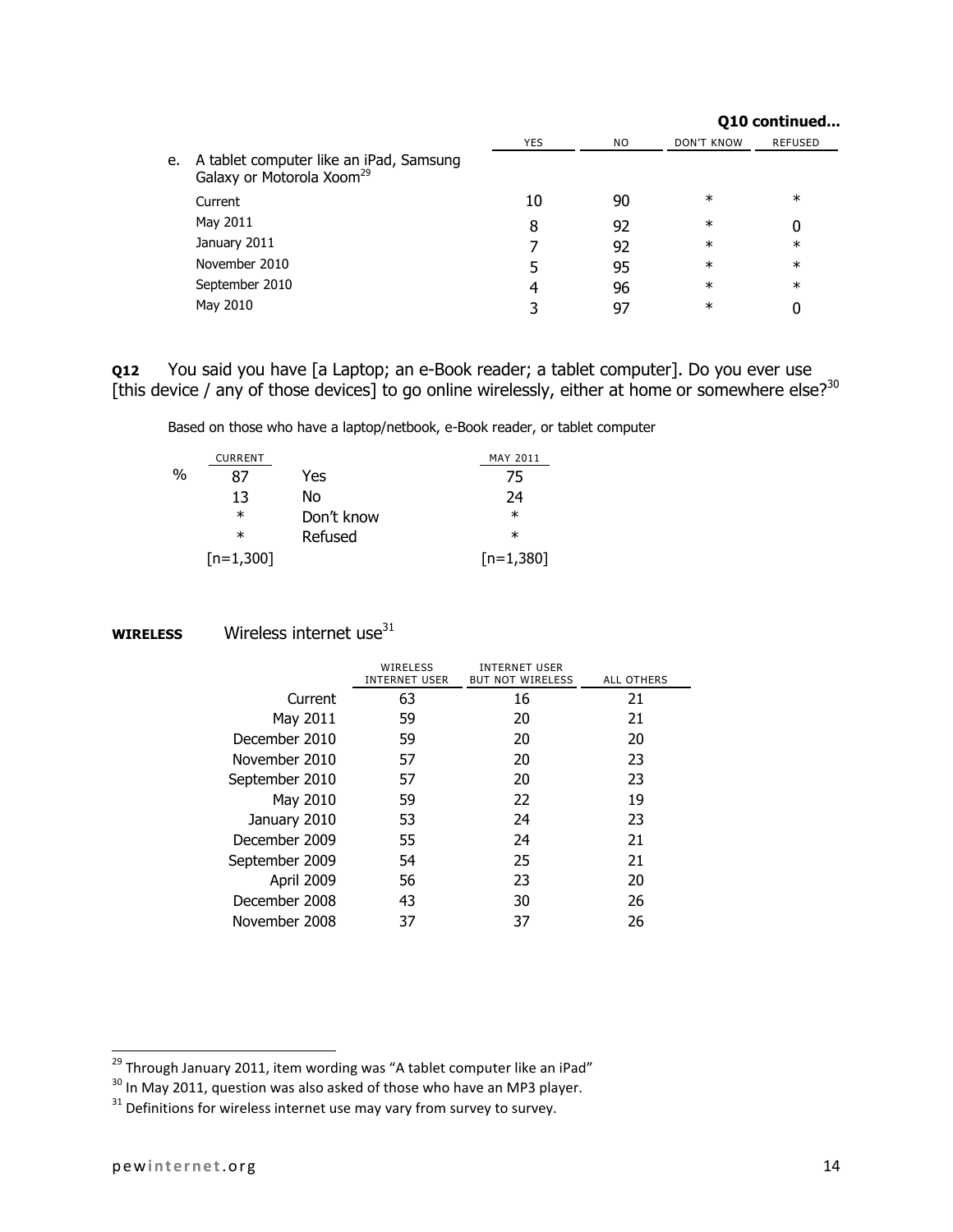**WEB1** Next... Please tell me if you ever use the internet to do any of the following things. Do you ever use the internet to…[INSERT; RANDOMIZE]? / Did you happen to do this yesterday, or not?<sup>32</sup>

Based on all internet users [N=1,716]

|                                 | <b>TOTAL HAVE</b><br><b>EVER DONE</b> | <b>DID</b> | <b>HAVE NOT</b> | DON'T       |                       |
|---------------------------------|---------------------------------------|------------|-----------------|-------------|-----------------------|
|                                 | <b>THIS</b>                           | YESTERDAY  | DONE THIS       | <b>KNOW</b> | REFUSED               |
| Send or read e-mail             |                                       |            |                 |             |                       |
| Current                         | 91                                    | 59         | 9               | $\ast$      | 0                     |
| November 2010                   | 92                                    | 61         | 8               | $\ast$      | $\ast$                |
| September 2010                  | 91                                    | 61         | 9               | $\ast$      | $\ast$                |
| May 2010                        | 94                                    | 62         | 6               | $\ast$      | 0                     |
| January 2010                    | 92                                    | 59         | 8               | $\ast$      | $\ast$                |
| December 2009                   | 90                                    | 55         | 10              | $\ast$      | $\ast$                |
| September 2009                  | 89                                    | 58         | 11              | $\ast$      | $\ast$                |
| April 2009                      | 90                                    | 57         | 9               | $\ast$      | 0                     |
| December 2008                   | 91                                    | 58         | 9               | $\ast$      | --                    |
| November 2008                   | 89                                    | 56         | 11              | 0           | $\ast$                |
| August 2008                     | 92                                    | 60         | 8               | $\ast$      |                       |
| December 2007                   | 92                                    | 60         | 8               | $\ast$      |                       |
| September 2007                  | 90                                    | 56         | 10              | $\ast$      |                       |
| February 2007                   | 91                                    | 56         | 9               | $\ast$      |                       |
| December 2006                   | 91                                    | 54         | 8               | $\ast$      |                       |
| November 2006 <sup>33</sup>     | 91                                    | 52         | 9               | $\ast$      |                       |
| August 2006 <sup>34</sup>       | 90                                    | 53         | 10              | $\ast$      |                       |
| December 2005                   | 91                                    | 53         | 9               | $\ast$      |                       |
| September 2005                  | 91                                    | 54         | 9               | $\ast$      |                       |
| February 2005                   | 91                                    | 52         | 9               | $\ast$      |                       |
| January 2005                    | 90                                    | 49         | 9               | $\ast$      |                       |
| November 23-30, 2004            | 92                                    | 48         | 8               | $\ast$      |                       |
| November 2004                   | 93                                    | 54         | $\overline{7}$  | $\ast$      |                       |
| June 2004                       | 93                                    | 45         | $\overline{7}$  | $\ast$      |                       |
| February 2004                   | 91                                    | 48         | 8               | $\ast$      |                       |
| Nov 2003                        | 91                                    | 48         | 8               | $\ast$      |                       |
| June 2003                       | 91                                    | 49         | 9               | $\ast$      |                       |
| May 2003                        | 93                                    | 52         | $\overline{7}$  | $\ast$      |                       |
| March 20-25, 2003               | 94                                    | 50         | 6               | $\ast$      |                       |
| March 12-19, 2003 <sup>35</sup> | 91                                    | 52         | 9               | 0           |                       |
| March 3-11, 2003                | 94                                    | 54         | 6               | $\ast$      |                       |
| February 2003                   | 91                                    | 50         | 9               | $\ast$      |                       |
|                                 |                                       |            |                 |             | <b>WEB1</b> continued |

 $\overline{a}$ 

 $32$  Prior to January 2005, question wording was "Please tell me if you ever do any of the following when you go online. Do you ever…?/Did you happen to do this yesterday, or not?" Unless otherwise noted, trends are based on all internet users for that survey.

 $33$  November 2006 results for this activity series reflect the landline respondents only [N=1,578].

<sup>&</sup>lt;sup>34</sup> August 2006 WEB1 trends were asked of internet users based on split form. Results shown for "Send or read eemail" reflect combined responses for total internet users.

<sup>&</sup>lt;sup>35</sup> March 12-19, 2003 trends based on daily tracking survey conducted March 12-19, 2003 [N=883].